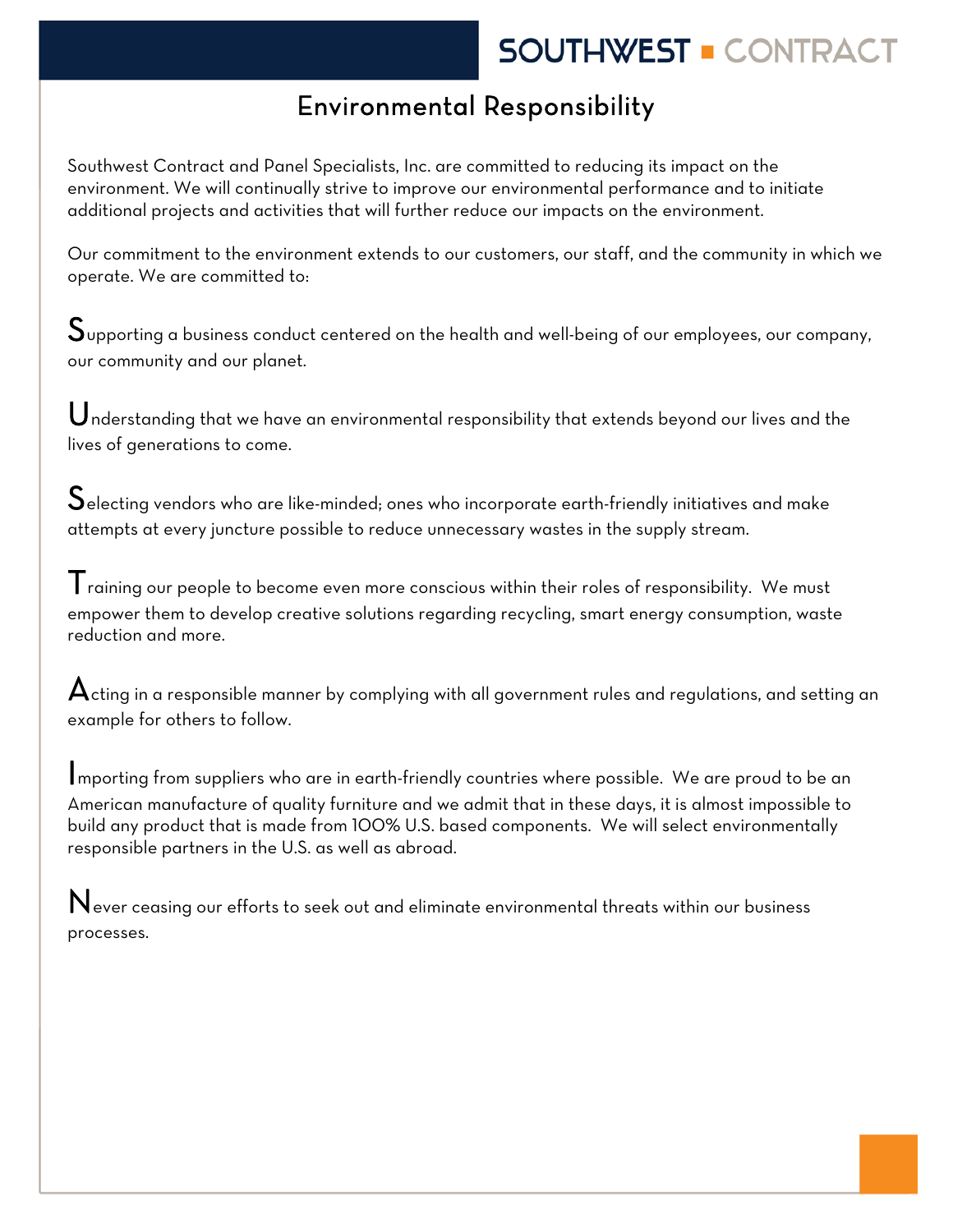## **SOUTHWEST . CONTRACT**

## ENVIRONMENTAL AWARENESS **HIGHLIGHTS**

# **BEDS**

- All wood is certified according to US Forestry Service guidelines as Sustainable Hardwood Forests
- FSC wood is available at an upcharge
- Bed springs are 88.7% recycled material
- Wood finish meets BIFMA-M7.1-2007 emission tests

### CHEST, BOOKCASE, DESK, WARDROBE

- 95.7% recycled material by weight
- All laminate is GreenGuard Certified
- All glue for laminating is GreenGuard certified
- Core meets CARB-II
- Urea formaldehyde-free core is available
- All laminate is 22% recycled material
- Standard products meet BIFMA-M7.1-2007 emission tests

### PACKAGING MATERIAL

- 45% is recycled material
- Use recycling opportunities during installation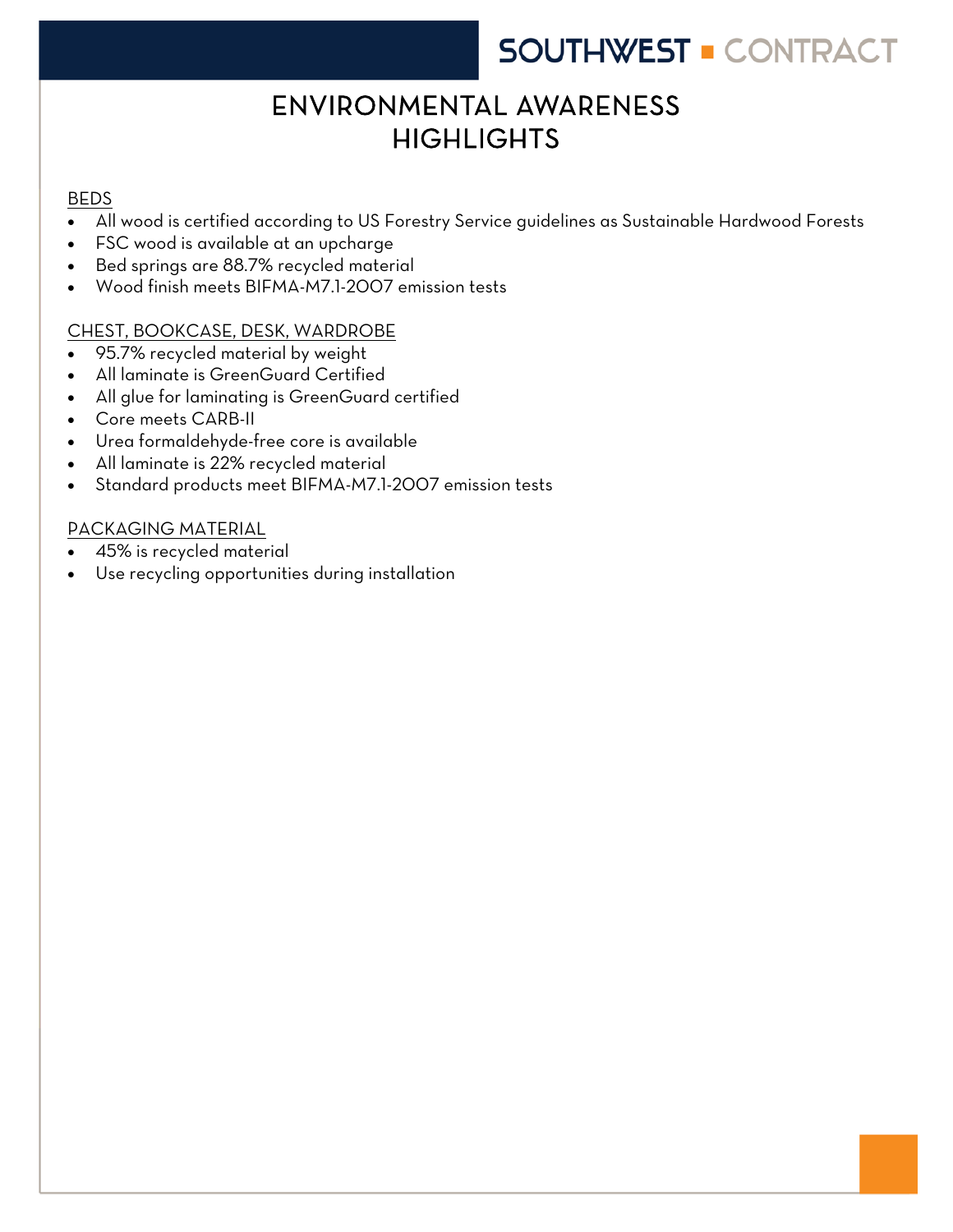

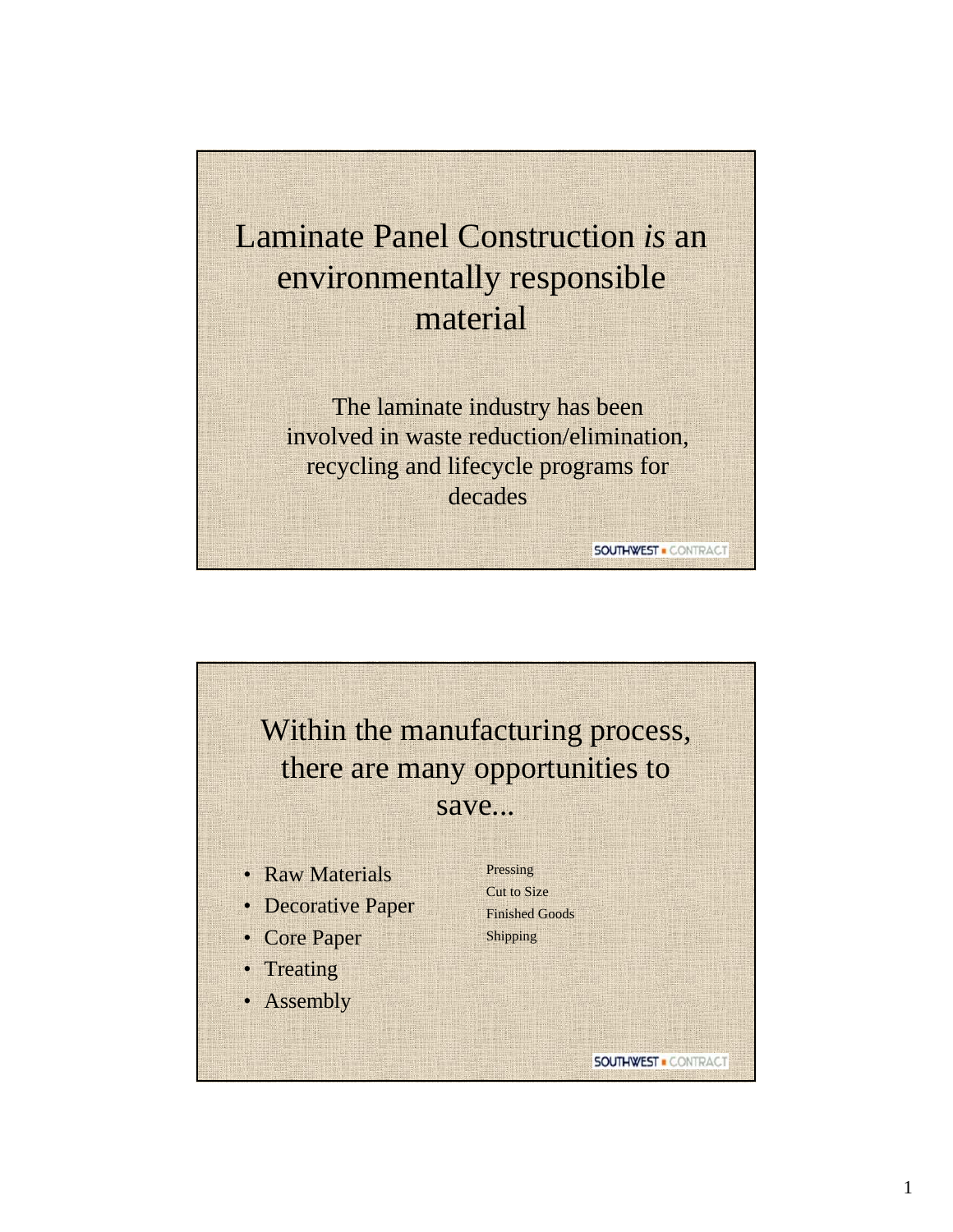

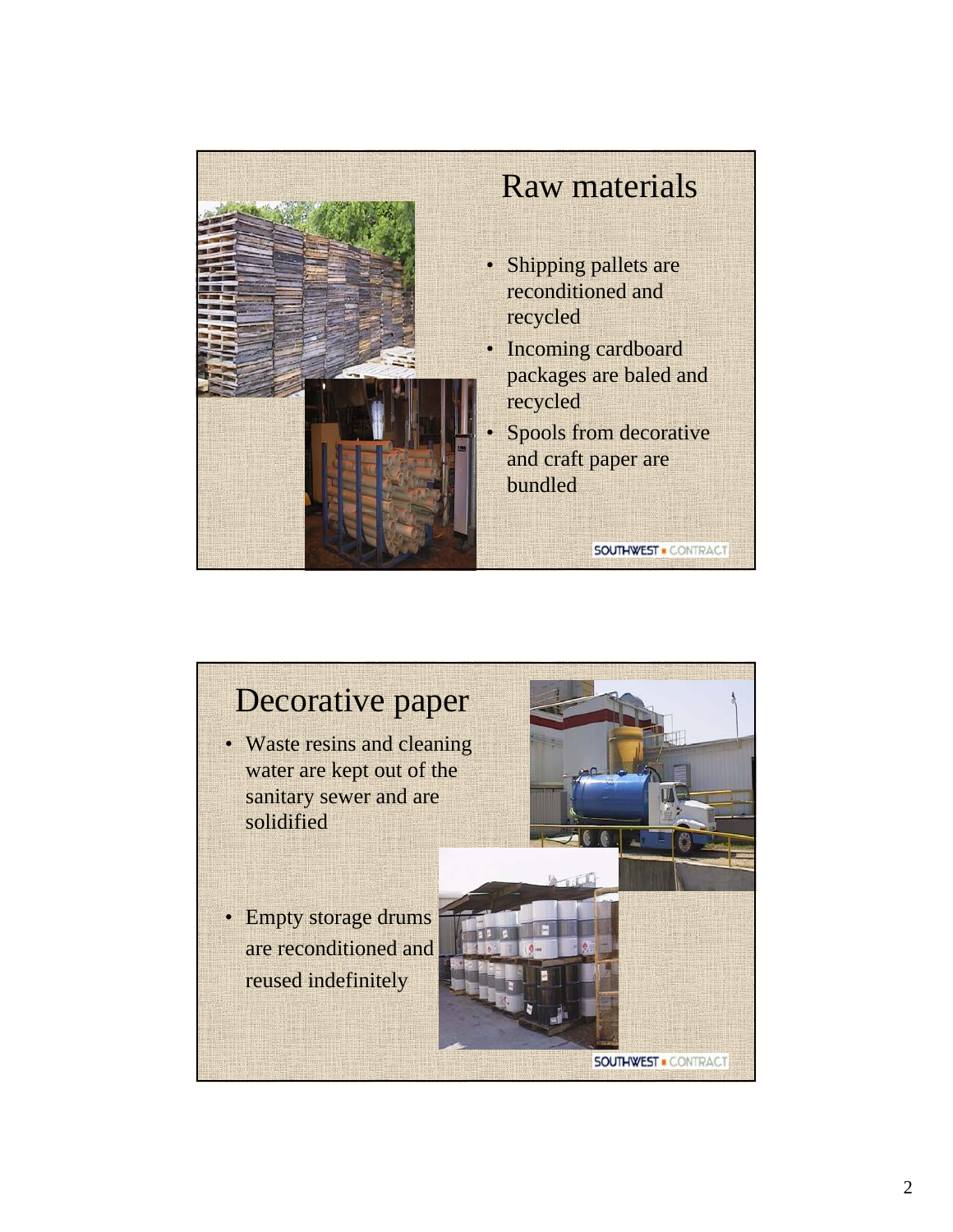

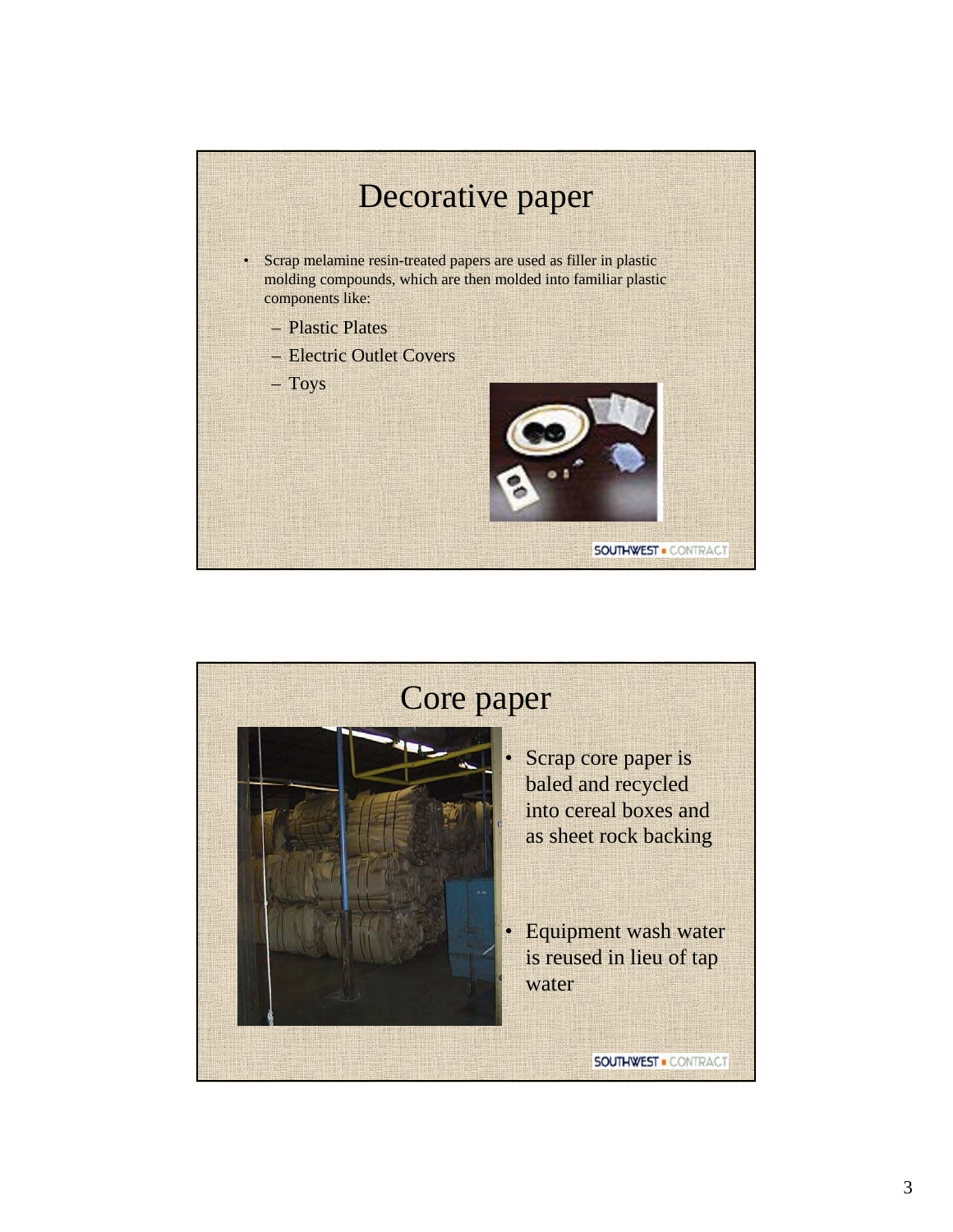

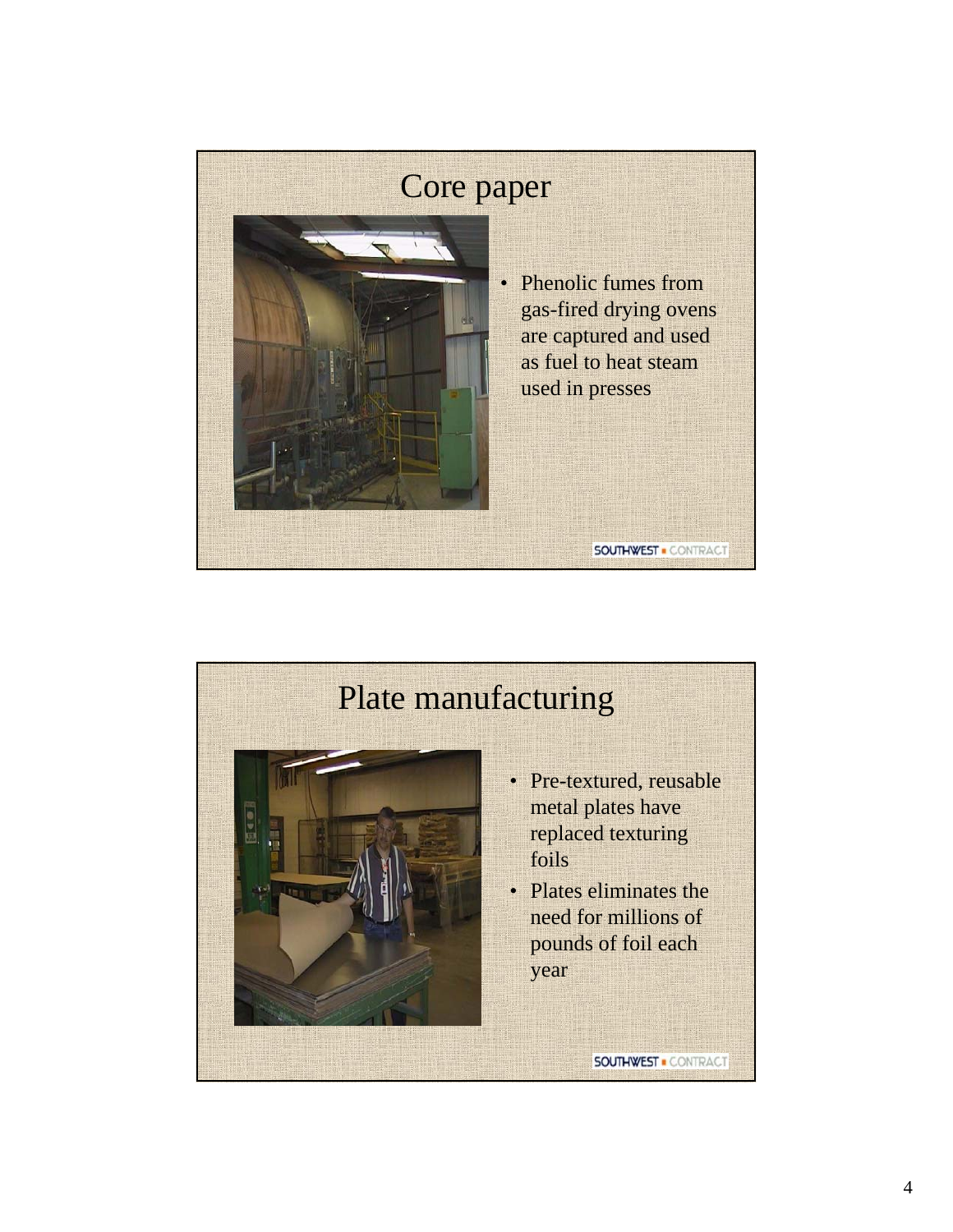# Assembly/Pressing

- Bare and paper backed foil used to texture laminates are baled and recycled
- Recycled foil is used to make other aluminum products and energy sources for blasting agents



Sanding Ë • Sanding dust is collected in bag houses and incinerated as fuel, then used to create steam for the presses**SOUTHWEST . CONTRACT**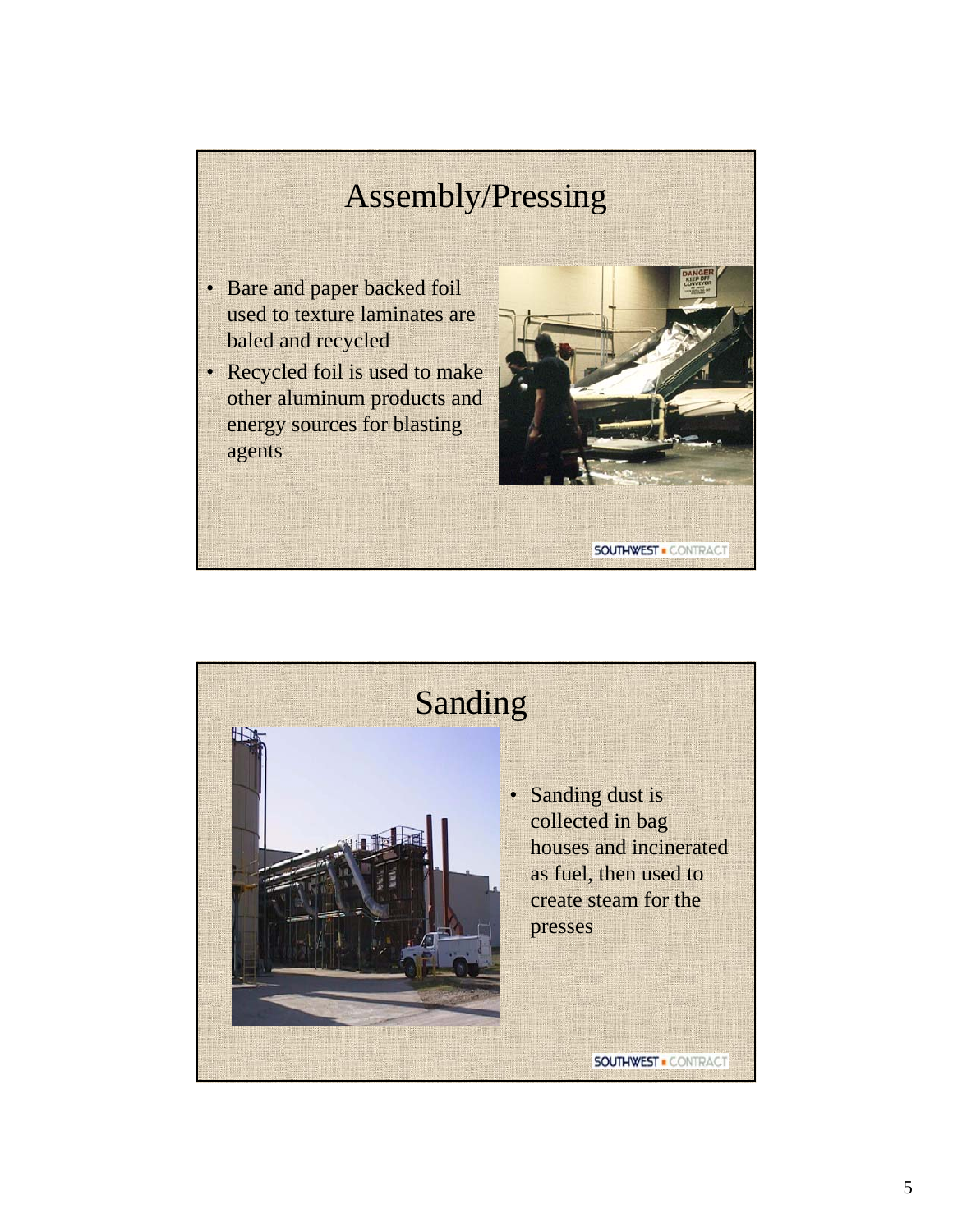# Finishing

- Useable portions of damaged laminate is cut away and used to fill custom orders
- Damaged backers are reused to protect skids of laminate from damage during transport



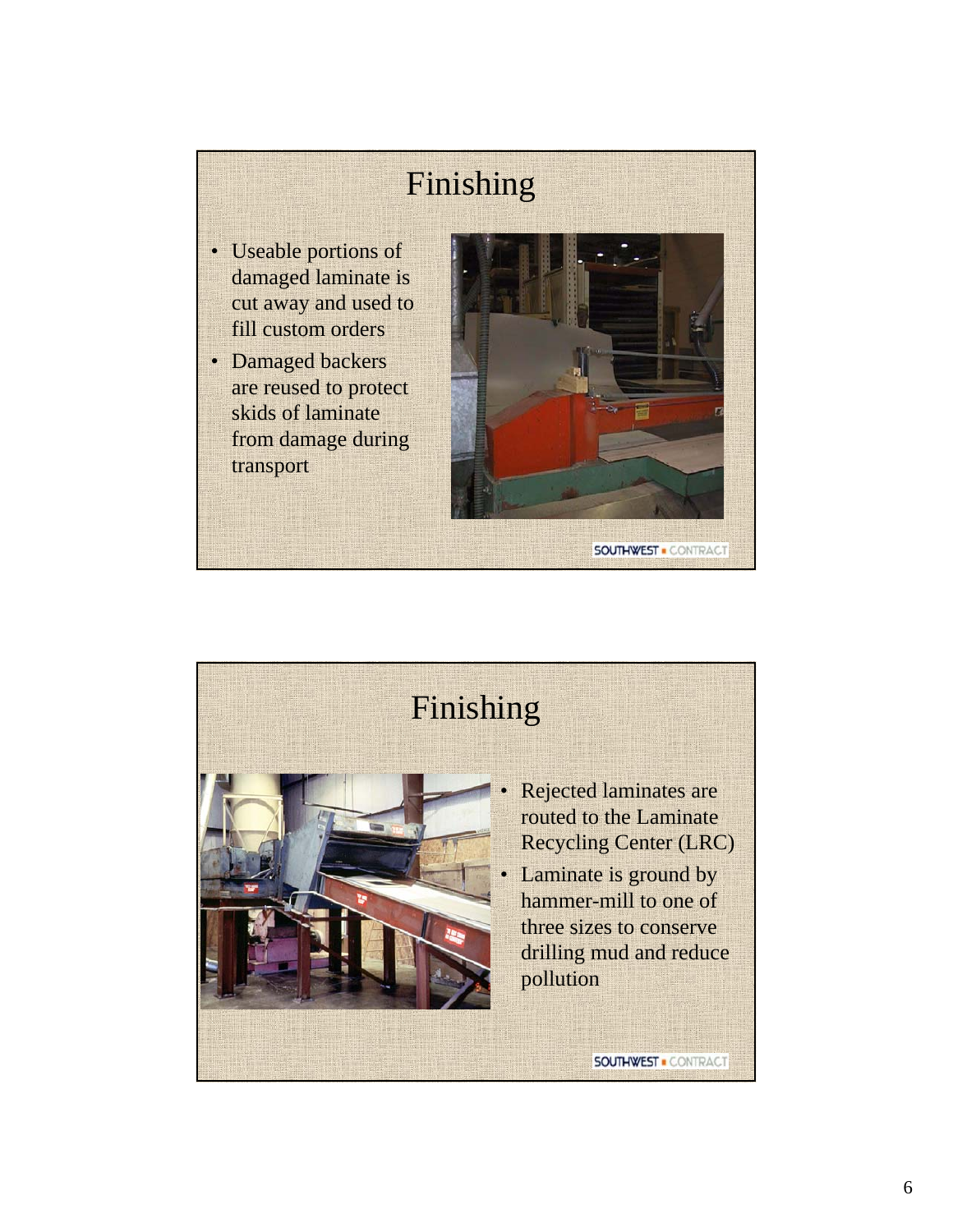

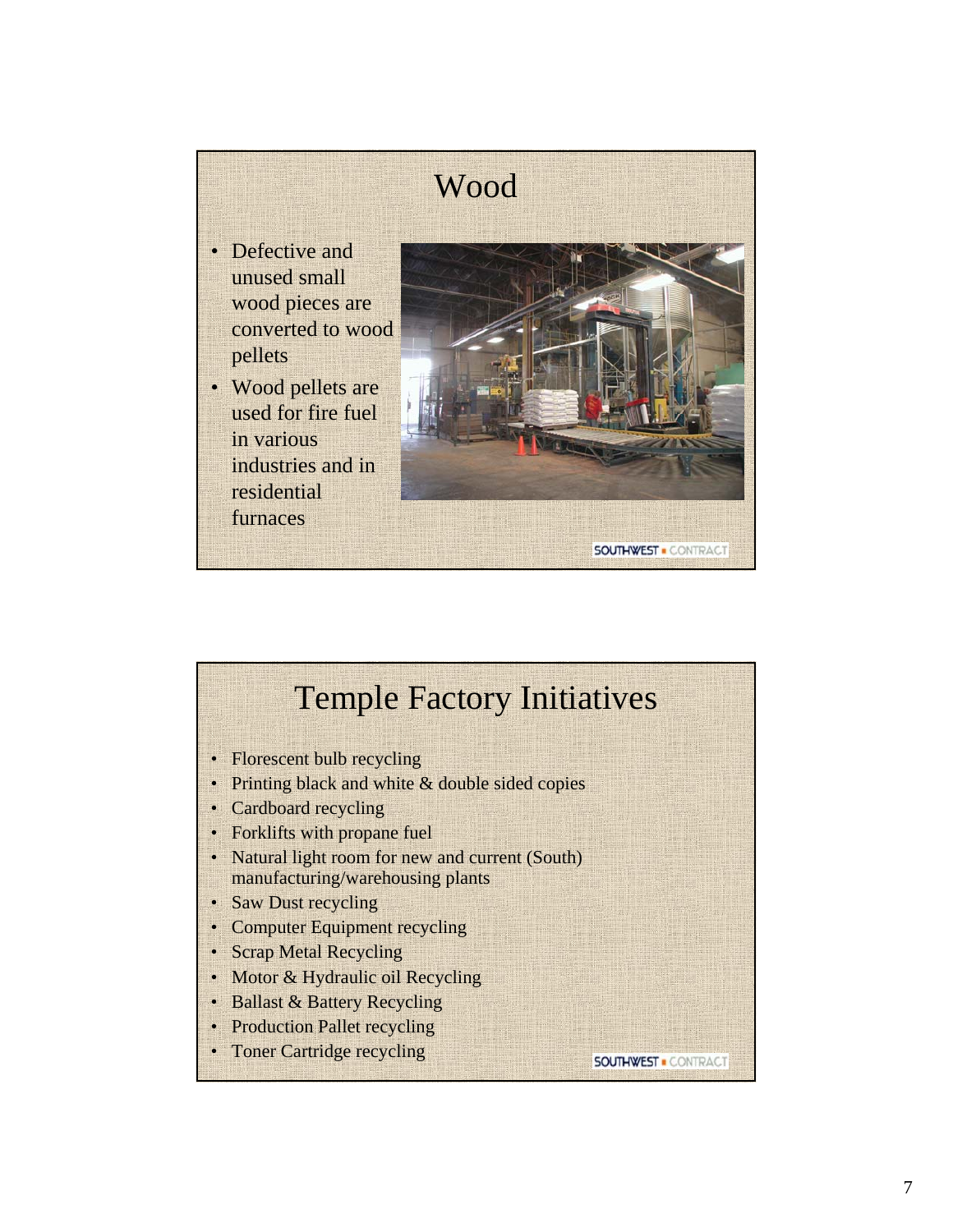### **The Health & Safety Issues associated with High Pressure Laminate**

- The primary health-safety-welfare issue of high pressure laminate at the end use is *indoor air quality* – Specifically, *formaldehyde emissions*
- High pressure laminate has been shown to be an effective barrier to formaldehyde emissions from engineered wood products such as fiberboard and particleboard.

**SOUTHWEST . CONTRACT** 

• High pressure laminate *does not* contribute to formaldehyde emissions

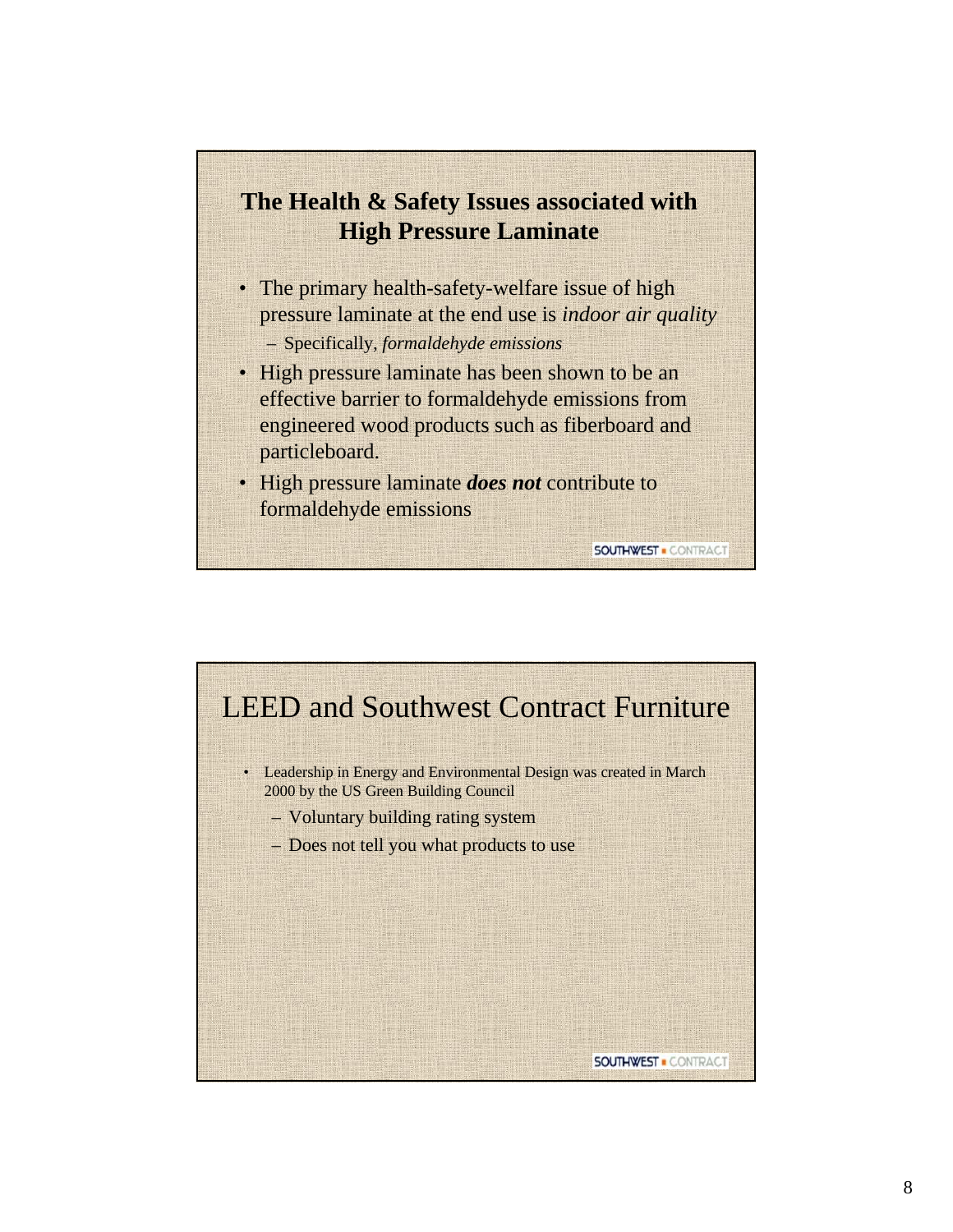

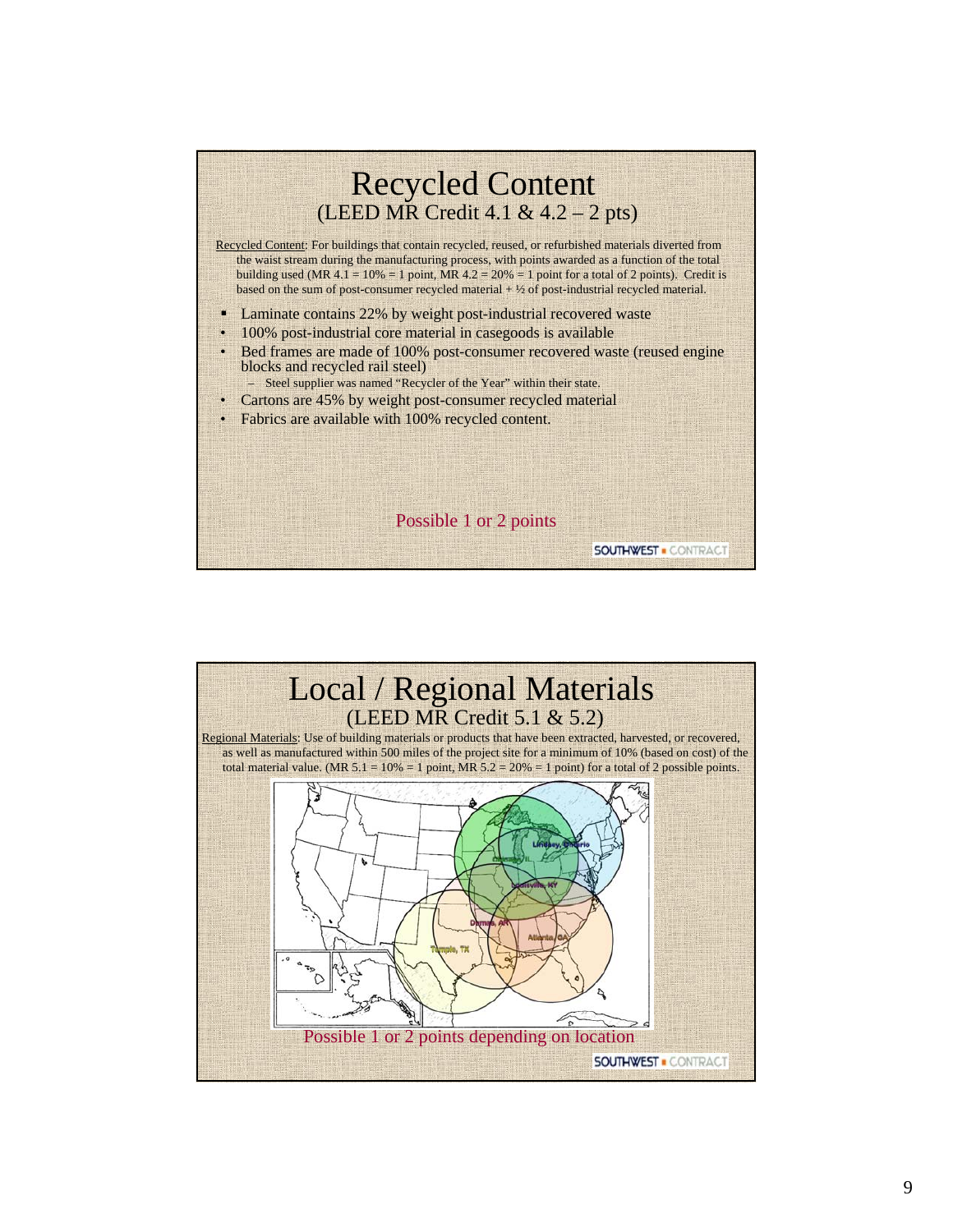

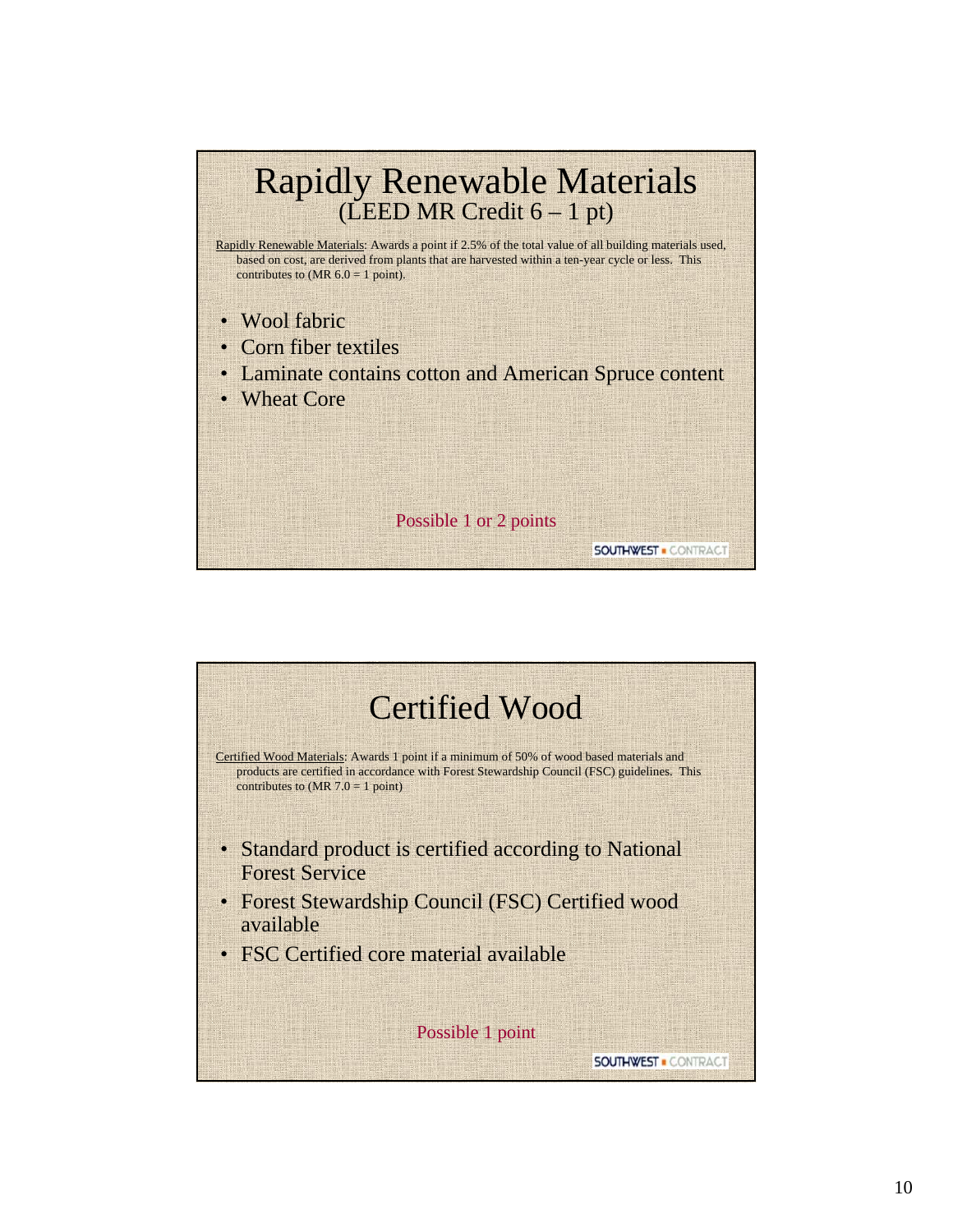

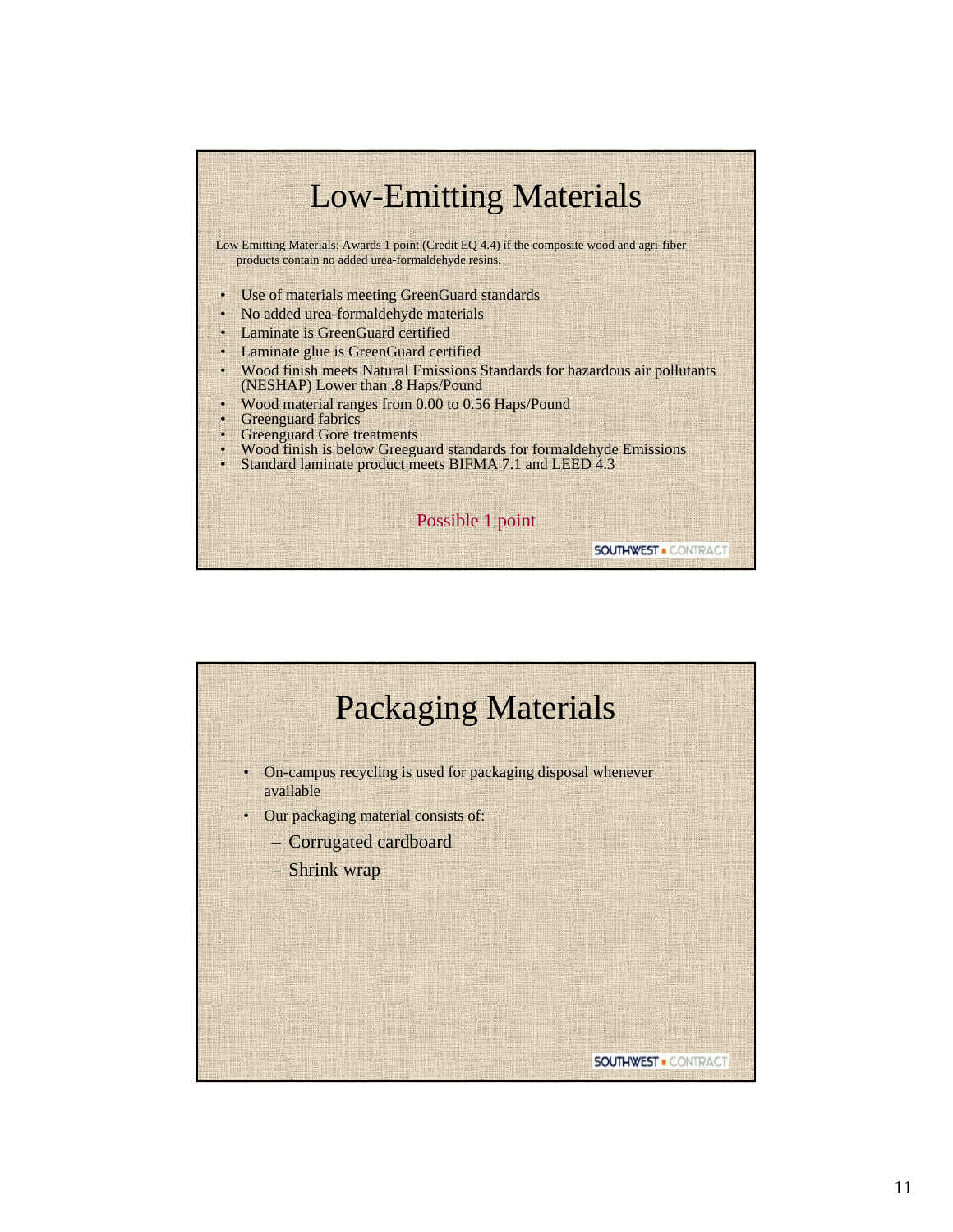